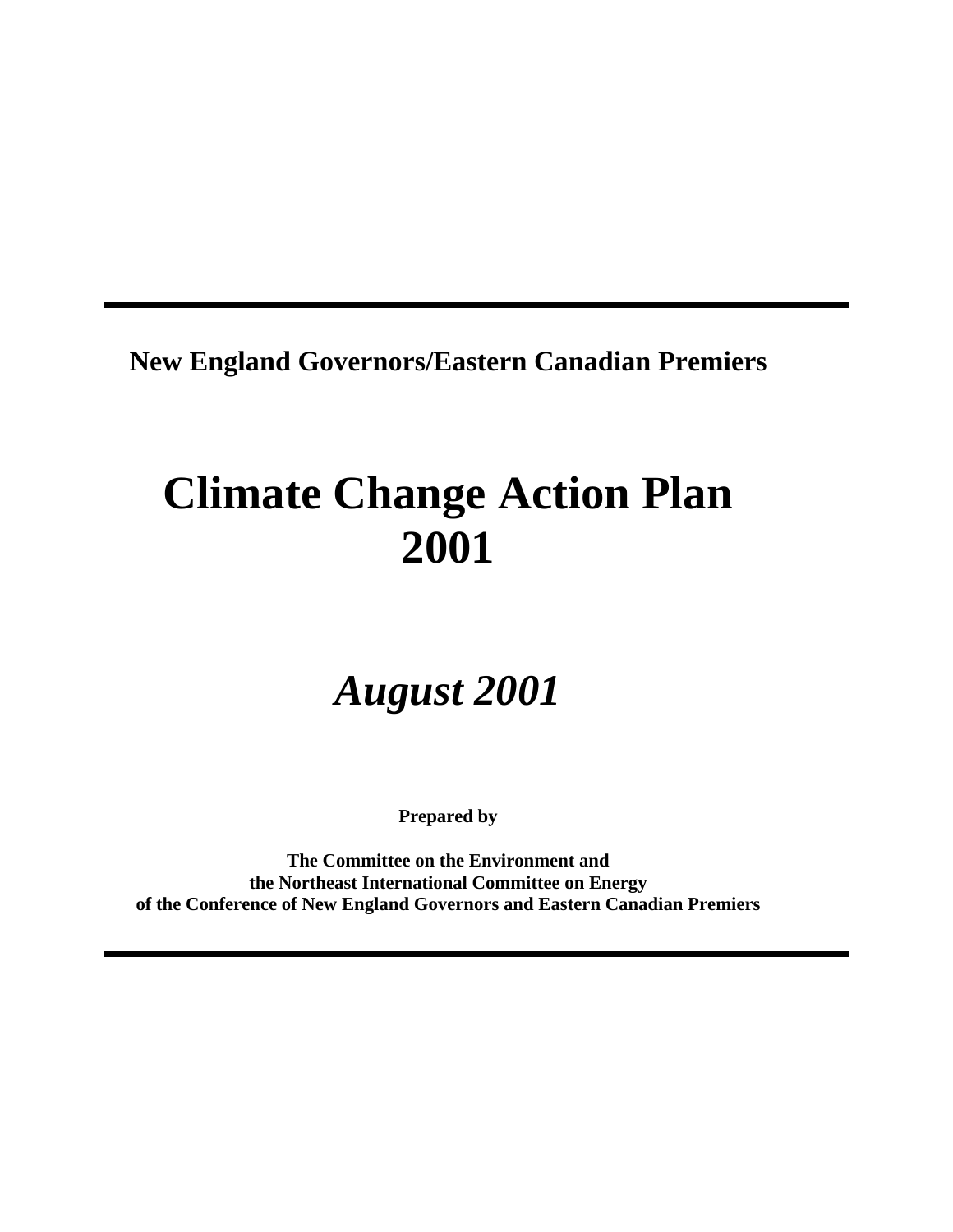## **TABLE OF CONTENTS**

| Action Steps for the New England States and the Eastern Canadian Provinces  8    |  |
|----------------------------------------------------------------------------------|--|
| Action Item 1: The Establishment of a Regional Standardized                      |  |
|                                                                                  |  |
|                                                                                  |  |
|                                                                                  |  |
|                                                                                  |  |
| <b>Action Item 2: The Establishment of a Plan for Reducing</b>                   |  |
|                                                                                  |  |
|                                                                                  |  |
|                                                                                  |  |
|                                                                                  |  |
|                                                                                  |  |
|                                                                                  |  |
|                                                                                  |  |
|                                                                                  |  |
|                                                                                  |  |
| Action Item 4: State and Provincial Governments to Lead by Example  11           |  |
|                                                                                  |  |
|                                                                                  |  |
|                                                                                  |  |
| Action Item 5: The Reduction of Greenhouse Gases from the Electricity Sector  13 |  |
|                                                                                  |  |
|                                                                                  |  |
|                                                                                  |  |
|                                                                                  |  |
| Action Item 6: The Reduction of the Total Energy Demand Through Conservation. 14 |  |
|                                                                                  |  |
|                                                                                  |  |
|                                                                                  |  |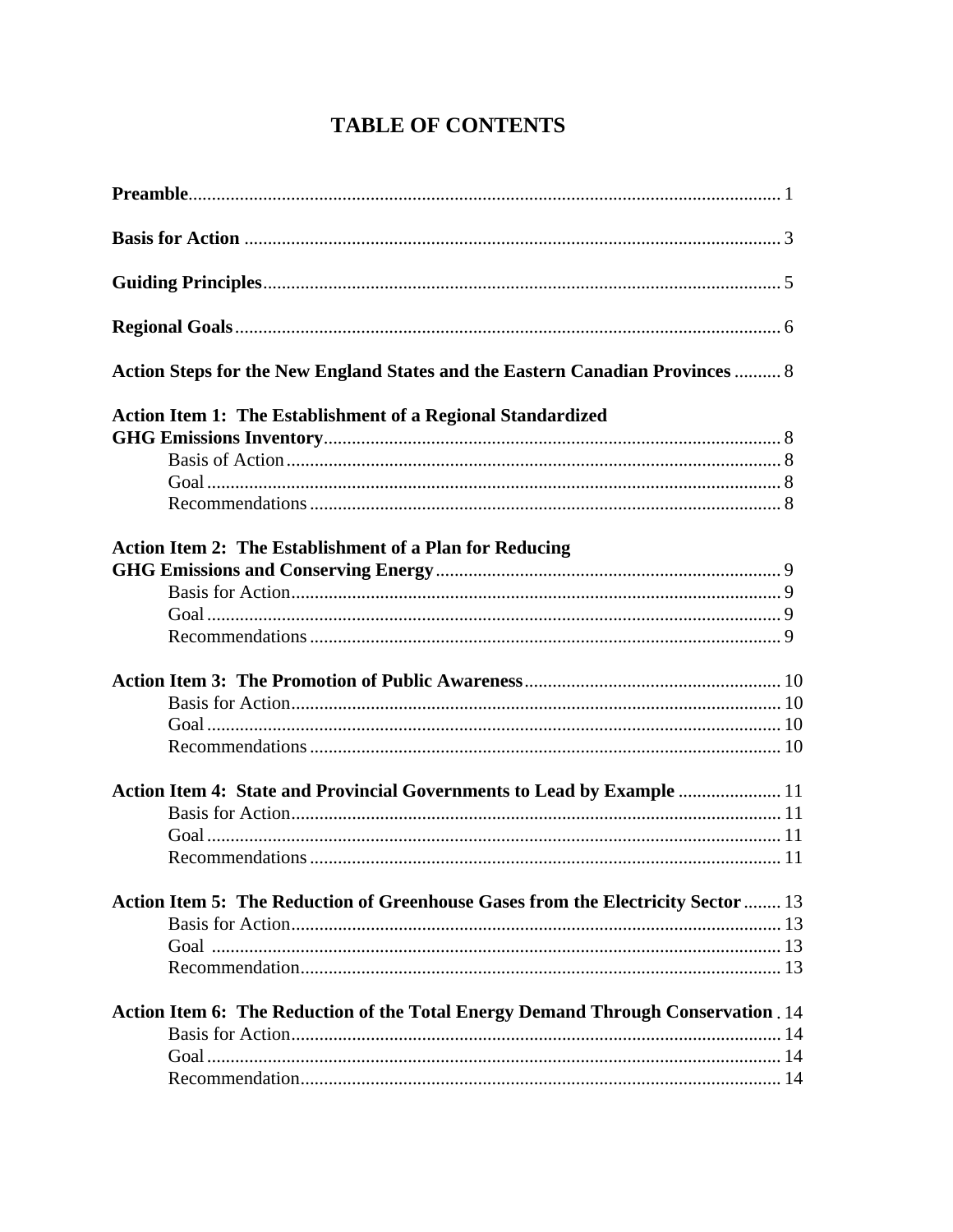## **TABLE OF CONTENTS (Continued)**

| <b>Action Item 7: The Reduction and/or Adaptation of Negative Social, Economic</b> |  |
|------------------------------------------------------------------------------------|--|
|                                                                                    |  |
|                                                                                    |  |
|                                                                                    |  |
|                                                                                    |  |
| Action Item 8: A Decrease in the Transportation Sector's Growth in                 |  |
|                                                                                    |  |
|                                                                                    |  |
|                                                                                    |  |
|                                                                                    |  |
| Action Item 9: The Creation of a Regional Emissions Registry and the Exploration   |  |
|                                                                                    |  |
|                                                                                    |  |
|                                                                                    |  |
|                                                                                    |  |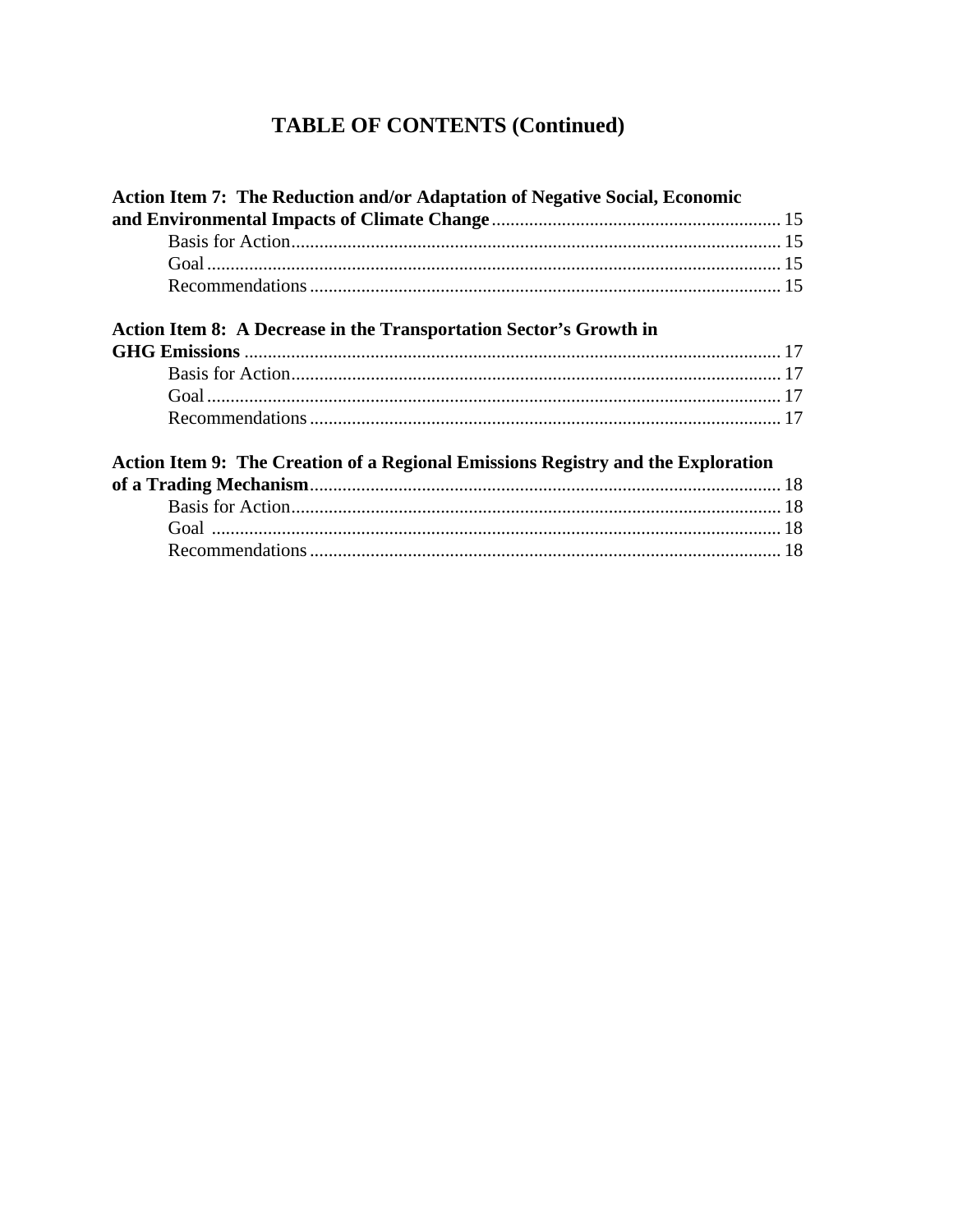## The Conference of New England Governors and Eastern Canadian Premiers

## Climate Change Action Plan August 28, 2001

#### **Preamble**

In July of 2000, the Conference of New England Governors and Eastern Canadian Premiers (NEG/ECP) adopted Resolution 25-9 on global warming and its impacts on the environment. The NEG/ECP recognized that global warming, given its harmful consequences to the environment and the economy, is a joint concern for which a regional approach to strategic action is required. The Conference directed its Committee on the Environment, the Northeast International Committee on Energy (NICE), in collaboration with the New Brunswick Premier's Round Table on Environment and the Economy, to:

- 1) hold a workshop to examine the regional impacts of global warming, discuss options for reducing greenhouse gas (GHG) emissions, and clarify the need for this region to adapt to climate change and explore methods for doing so; and
- 2) evaluate the conclusions and recommendations of the workshop from a strategic and scientific viewpoint, and to present a summary of findings of the meeting and a recommended action plan to the 2001 annual meeting of the Conference of New England Governors and Eastern Canadian Premiers.

This action plan is the culmination of efforts between the New England governors and the Eastern Canadian premiers and their respective environment and energy agencies. The plan supports and complements other regional, state and provincial initiatives currently being implemented, including the NEG/ECP's Mercury Action Plan and Acid Rain Action Plan. The plan also strives to be consistent with the Canadian National Implementation Strategy for Climate Change prepared jointly by the federal, provincial and territorial governments of Canada.

Improving climate science indicates that aggressive action is needed to reduce greenhouse gas emissions toward the ultimate goals of stabilizing the earth's climate and eliminating the negative impacts of climate change. Although an essential first step, the successful implementation of this action plan will only address a portion of the problem of globally increasing concentrations of greenhouse gases in the atmosphere. Due to the uncertainty of corresponding actions on a worldwide basis, and the lengthy response time necessary for climate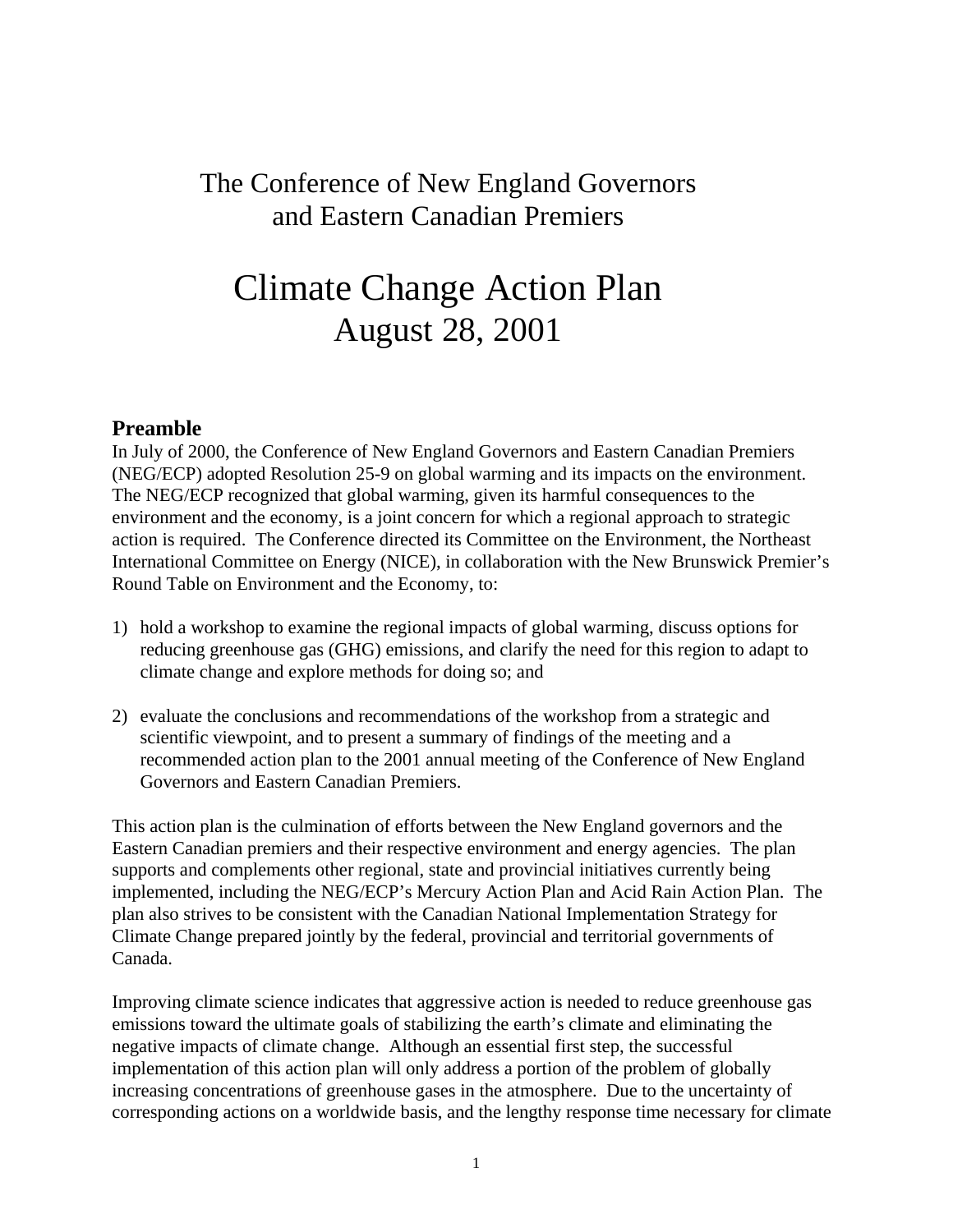actions to have an impact, it is also prudent for our jurisdictions to undertake adaptive measures to mitigate the impacts of climate change.

The NEG/ECP Climate Change Action Plan identifies steps to address those aspects of global warming which are within the region's control to influence. Specifically, the action plan includes:

- $\triangleright$  a comprehensive and coordinated regional plan for reducing greenhouse gases;
- $\triangleright$  a commitment to reach specified reduction targets for the region as a whole;
- $\triangleright$  a commitment from each state and provincial jurisdiction to carry on its own planning for climate change gas reductions, with a coordinated process that includes disclosure of our progress, and a sharing of information including case studies of how various programs are working;
- $\triangleright$  a plan for the adaptation of the region's economic resource base and physical infrastructure to address the consequences of climate change;
- $\triangleright$  a public education and outreach effort to ensure that the region's citizens continue to be educated about global warming and climate change in order to better protect the earth's natural climatic systems and natural environment.

 This action plan is intended to reduce the region's emissions of heat-trapping gases and to build the foundation for a longer-term shift to cleaner and more efficient ways of using energy, as well as identifying and adopting adaptive measures.

 Under a "business as usual" scenario, the forecast of the emissions of warming pollutants shows one of rapid increase. For example, *Canada's Emissions Outlook: An Update* forecasts that Eastern Canada's emissions will grow from 133.0 megatonnes of carbon dioxide equivalent in 1990 to 160.8 megatonnes in 2020—a 20% increase. Forecasts indicate an approximate 30% increase in  $CO<sub>2</sub>$  emissions from New England between 2000 and 2020, in the absence of mitigating action. National  $CO<sub>2</sub>$  emissions levels in the U.S. have been growing about 1.1% per year based on the U.S. Department of Energy's Energy Information Agency, with the largest emissions increases coming from the transportation sector.

Given these increases in the face of doing nothing, this plan seeks to reverse the trend. Specifically, the plan presents a set of near-term options for our region that would help protect the climate, reduce GHG emissions and other pollutants, cut energy demands, and promote future job growth by harnessing sustainable energy resources and advanced technologies. Furthermore, the plan will address climate changes that have occurred and that are anticipated through a variety of adaptive measures, such as shifts in agriculture and forestry, building codes, and infrastructure rehabilitation, particularly in coastal areas. By focusing on a set of concrete, achievable, near-term opportunities, we hope to demonstrate leadership and build a foundation from which more dramatic progress can be realized.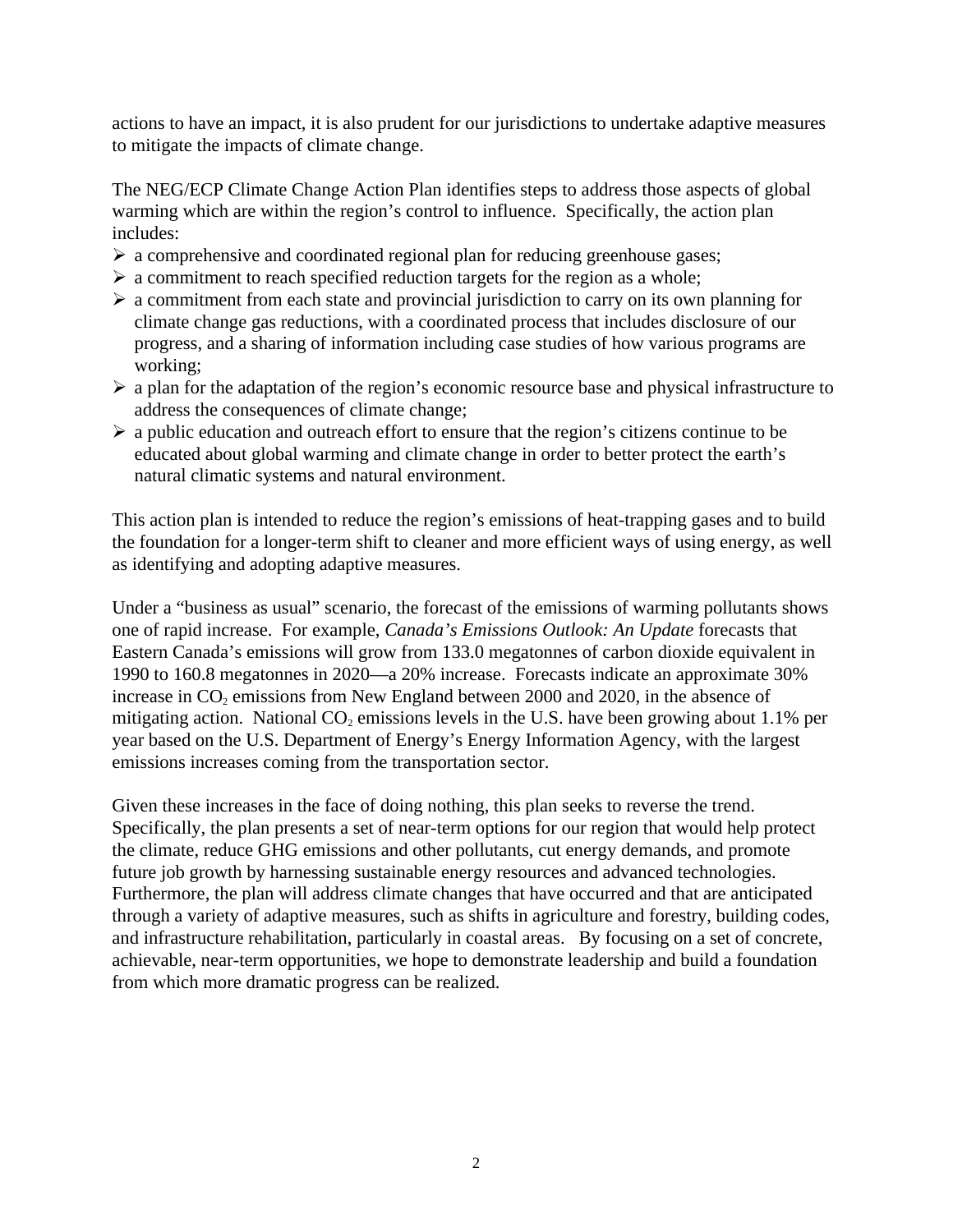#### **Basis for Action**

 Scientific evidence of the destabilizing human influence on global climatic systems is continuing to build, creating a growing momentum for a response. For example, the Intergovernmental Panel for Climate Change (IPCC), an international body of atmospheric scientists, in its *Third Assessment Report*, states that "There is new and stronger evidence that most of the warming observed over the last 50 years is attributable to human activities." The report concludes that the "human influences will continue to change atmospheric composition throughout the 21st century" and that change "will persist for many centuries."

 The IPCC predicts that if no action is taken, average rates of warming by 2100 will "be greater than any seen in the last 10,000 years." Such instability will increase the incidence and severity of extreme weather events such as storms, droughts, floods, and heat waves; cause sea levels to rise; shift and/or expand certain disease and pest vectors; and further stress already vulnerable species and ecosystems.

 In the *Canada Country Study, Atlantic Region Report*, for example, scientists predicted that sea level rise is the impact with the highest degree of certainty associated with it and will lead to predictable and dramatic impacts. Many of these impacts would be common to the Eastern Canadian provinces and to New England states. The warming would stress our common natural resources—especially in the areas of agriculture, fisheries and forestry.

 Another recent analysis of regional impacts of future climate change in the United States, concluded that key issues for New England (and we can assume for the Eastern Canadian provinces as well) were likely to include an increase in weather extremes; stresses on estuaries, bays, and wetlands; changes in precipitation rates impacting water supply and food production; multiple stresses on urban areas; and recreation shifts. In addition, the composition of northeastern forests is anticipated to change dramatically, affecting our biodiversity and our forest industries.

 These multiple impacts will have substantial consequences for the cost and quality of life of the region's citizens. For instance, weather extremes are already a feature of the regional environment and an increase in the severity and incidence of such extremes, including ice storms, flooding, nor'easters, hurricanes and drought, would therefore be of considerable concern to states and provinces. Recent examples of such events and their potential impacts include the ice storm of January 1998 and the severe flooding associated with tropical depression Floyd in 1999. Rising sea level and elevated storm surge levels—with associated problems of coastal erosion and saltwater inundation—would likely have severe impacts on our harbors, islands, and for the many communities located near the region's shoreline. Other climate-induced stresses on major urban areas could include increased heat-related illness and death and increased ground-level ozone pollution. In addition to exacerbating some types of air pollution, warming would likely favor increased mosquito and tick populations, with associated public health as well as recreational impacts. Other recreational impacts might include (on the positive side) an extended season for warm-weather activities and (on the negative side) muting of fall foliage and a less viable winter recreation industry. The agriculture sector may benefit from a longer season but will, in all likelihood, need to contend with loss of moisture and increased pests.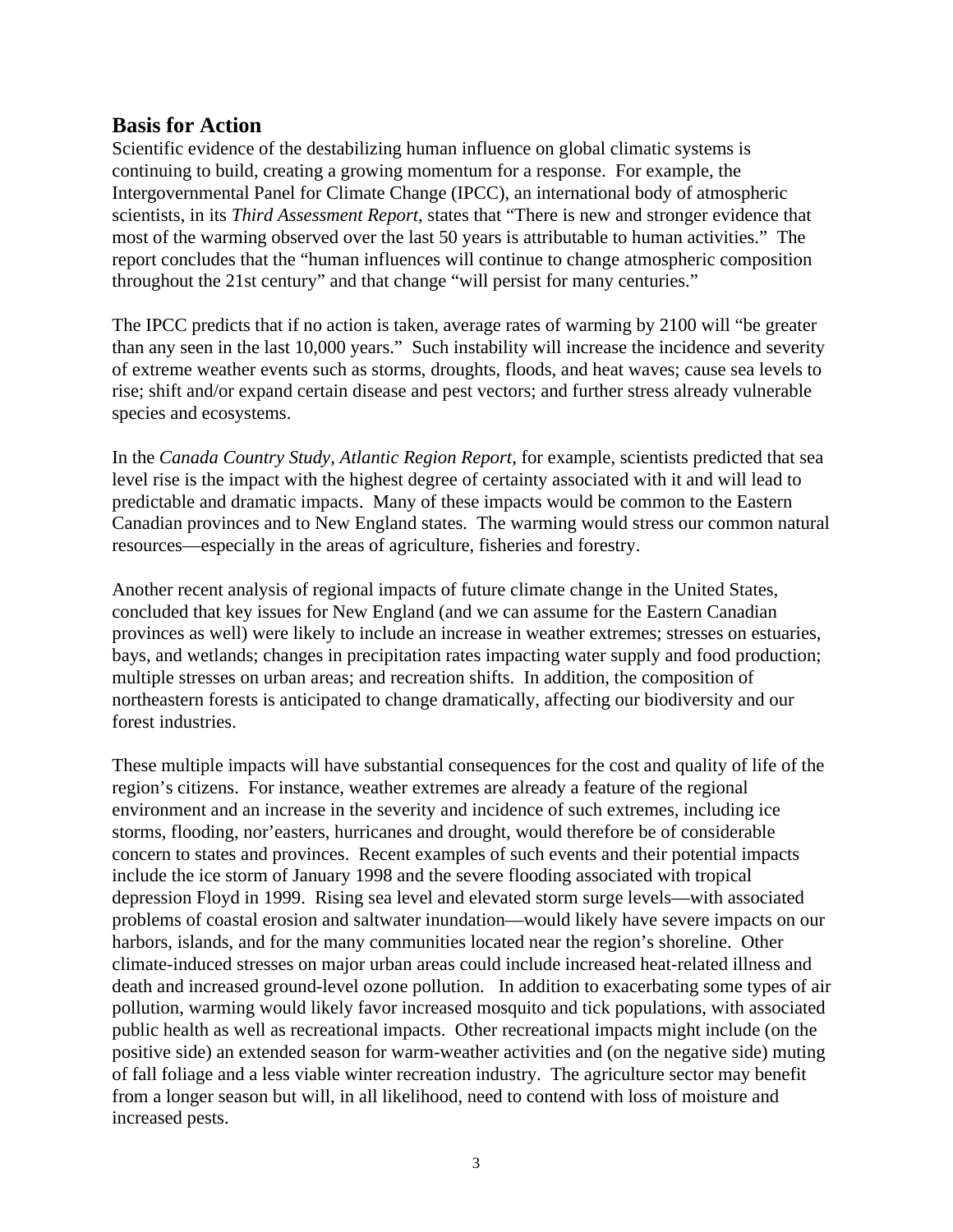Due to the strength of its high technology industries, our region is in an excellent position to develop and implement programs and projects to meet this critical environmental challenge, thus enabling economic opportunities created by a worldwide transition to new technologies and less intensive use of fossil fuel resources. The purpose of this plan is to recommend many actions to reduce regional greenhouse gas emissions in a manner that is cost effective and advances other important regional objectives. These objectives include:

- $\triangleright$  reducing other pollutant emissions that threaten human health and the natural environment;
- $\triangleright$  maintaining a reliable supply of reasonably priced energy within our region;
- $\triangleright$  reducing dependence on energy imports to the region, thereby keeping energy dollars in our regional economy;
- $\triangleright$  reducing our collective vulnerability to energy price shocks; and
- $\triangleright$  providing 'early adoption' opportunities to enhance the competitive advantage of our region's technology industries.

Considering the above-noted information, it is believed that the risks posed by global warming are real and will have serious consequences for the region. Atmospheric concentrations of carbon dioxide, methane, nitrous oxide, and other heat-trapping gases are substantially higher than any recorded in recent millennia and these increases are linked to human activity. In recent years, consensus that these increased concentrations could have unpredictable consequences on global weather patterns has grown steadily stronger to the point that action is warranted.

These objectives converge on the wise use of resources—particularly energy. The Climate Change Action Plan builds on presentations and discussions held at the NEG/ECP Climate Change Workshop on March  $29<sup>th</sup>$  and  $30<sup>th</sup>$  in Fredericton, New Brunswick. It is the goal of the plan to raise the issue of climate change and to seek opportunities for reducing the region's impact on the climate while benefiting the region's economy. At the workshop, many opportunities were identified to promote greenhouse gas reductions and appropriate adaptation measures while meeting other governmental goals. These included:

- $\triangleright$  shifting to less polluting energy resources;
- $\triangleright$  maximizing the efficiency and effectiveness of energy conversion, transport, and consumption within the region;
- $\triangleright$  encouraging and aggressively promoting new technologies which reduce the use of fossil fuels, thus reducing carbon emissions;
- $\triangleright$  taking actions to maintain a greater share of the region's energy dollars in the regional economy leading to more productive reinvestment;
- $\triangleright$  taking actions to support agriculture, fisheries, aquaculture, timber, and other natural resource-based economic sectors to adapt to the climate impacts already being felt;
- $\triangleright$  encouraging similar sensible action by fellow states/provinces and federal governments;
- $\triangleright$  designing and building any new infrastructure to minimize the impacts of climate changes that:
	- are likely to occur, based on the extended residence time of gases already released into our atmosphere, and
	- may occur due to inadequate greenhouse gas emission reductions elsewhere;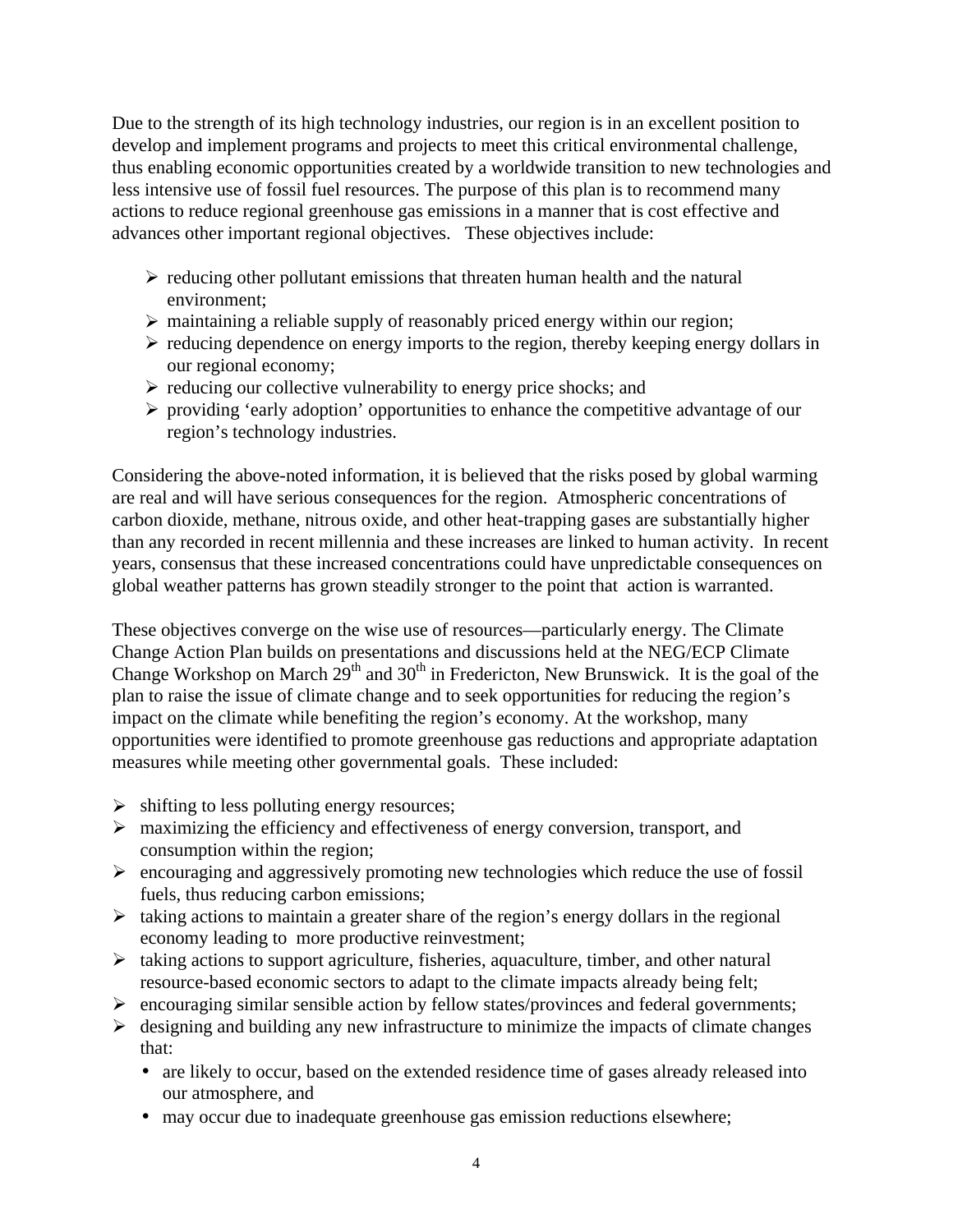- $\triangleright$  preserving green spaces, including forests and farm lands;
- $\triangleright$  creating new jobs in the area of energy efficiency and renewables; and
- $\triangleright$  contributing to the long-term economic and environmental sustainability and human health and safety of the states and provinces.

As a result of the Climate Change Workshop, each state and province will initiate a coordinated set of policies and actions aimed at advancing our common goals. This plan provides short descriptions of some key initiatives that jurisdictions may enact to move towards near and midterm goals (in the context of this action plan, the term *jurisdiction* refers to state and provincial governments in New England and Eastern Canada). Beyond these measures, each jurisdiction will choose additional measures to contribute towards the regional target.

The NEG/ECP Committee on the Environment and Northeast International Committee on Energy (NICE) will appoint a Climate Change Steering Committee, consisting of state and provincial government representatives in our region, to oversee the implementation of the NEG/ECP Climate Change Action Plan. This Steering Committee will report to the Committee on the Environment and the Northeast International Committee on Energy on a regular basis. Both committees will report annually to the Conference of New England Governors and Eastern Canadian Premiers.

## **Guiding Principles**

The New England governors and Eastern Canadian premiers recognize the following principles as guidelines for action on climate change in the region.

- 1. The need to identify constructive measures to reduce energy and non-energy related GHG emissions wherever possible, such as to:
	- a) shift to lower and zero carbon energy sources, wherever economically feasible; and
	- b) implement actions that result in higher efficiency in the transportation of passengers and goods.
- 2. Actions which will support and develop the states' and provinces' economy (so-called "no regrets" measures), when compared to other possible actions, and compared to the cost of inaction, including to:
	- a) be cognizant of the energy supply needs of our region and find constructive measures with regional energy reliability in mind; and
	- b) involve all segments of society—government, business, and citizens—in contributing to reductions in greenhouse gas emissions.
- 3. The need to foster long-term environmental and economic sustainability, in order to favour economic growth while decreasing total emissions of carbon and other climate change gases, such that states and provinces may: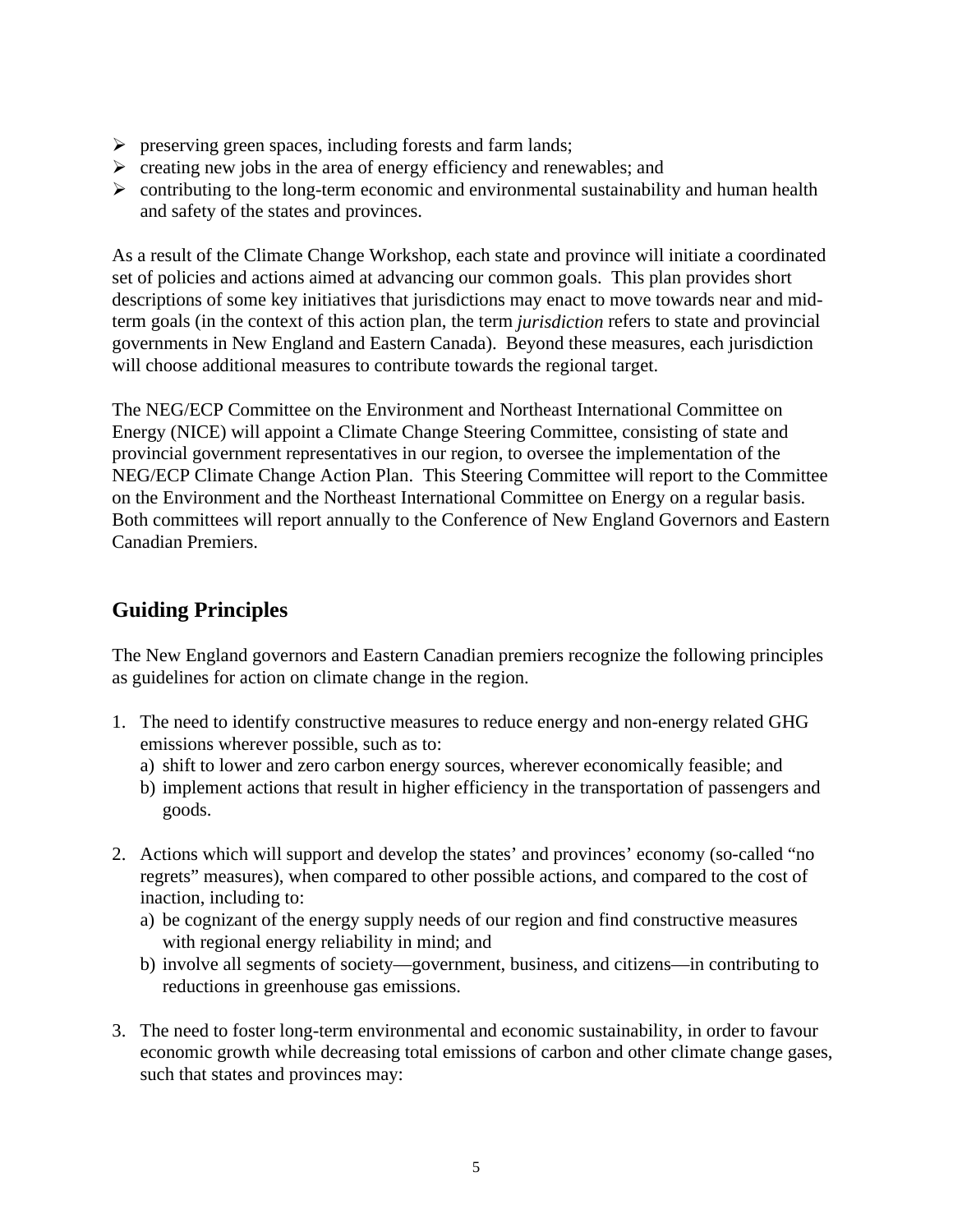- a) explore ways to adapt to the already changing climate, to take advantage of any benefits that might come from these changes, and to adapt our infrastructure and natural resource base accordingly; and
- b) to explore ways to adapt to climate change in ways that do not increase the production of greenhouse gases in the process, and to be mindful of the health and safety of citizens.
- 4. The need to work with our federal governments to seek additional solutions that can be addressed at a national level including emission standards, grant programs, and cooperative agreements. There is also a need to work with federal counterparts to improve the energy efficiency of vehicles for sale to the public.

## **Regional Goals**

While there is a recognition that emissions of greenhouse gases are a global problem that ultimately require a global solution, New England states and Eastern Canadian provinces are well positioned to play a leadership role in addressing the issue of climate change. Therefore, our region is establishing a short-term goal to demonstrate its commitment for action over the next decade.

There are a number of precedents that illustrate that a clearly articulated, ambitious policy goal is necessary to spur advancement in relevant technologies. The intent is for the mid-term goal to signal a promising future for energy-efficient and greenhouse gas reducing technologies, and to encourage the growth of related industries in the region. Furthermore, the region will undertake a planning process every five years, beginning in 2005, to ensure that the mid-term reduction target is as aggressive as possible for the year 2015, ten years ahead. This review will be based on findings of new efficiency technologies, changes in the resources available and estimated economic and energy impacts.

The ultimate goal mirrors that of the United Nations Framework Convention on Climate Change, to which both the United States and Canada are signatories. Over the long term, anthropogenic GHG emissions must be reduced to levels that no longer pose a dangerous threat to the climate. The best science available at present indicates that attaining this goal will require reductions in GHG emissions of approximately 75–85% below current levels. The long-term goal will be modified as the understanding of climate science advances.

It is important to note that the goals and results outlined in this plan are for the New England and Eastern Canada region in aggregate and may not be achieved in equal measure by each jurisdiction. It is recognized that differences in emissions characteristics and inventories, social and political systems, economic profiles (including transportation/utility/industrial infrastructures), and resources will lead to varying approaches among the jurisdictions in contributing to the regional goals. However, each jurisdiction in the region commits to participate in the achievement of the regional goals and work with the other states and provinces in the region on this important effort.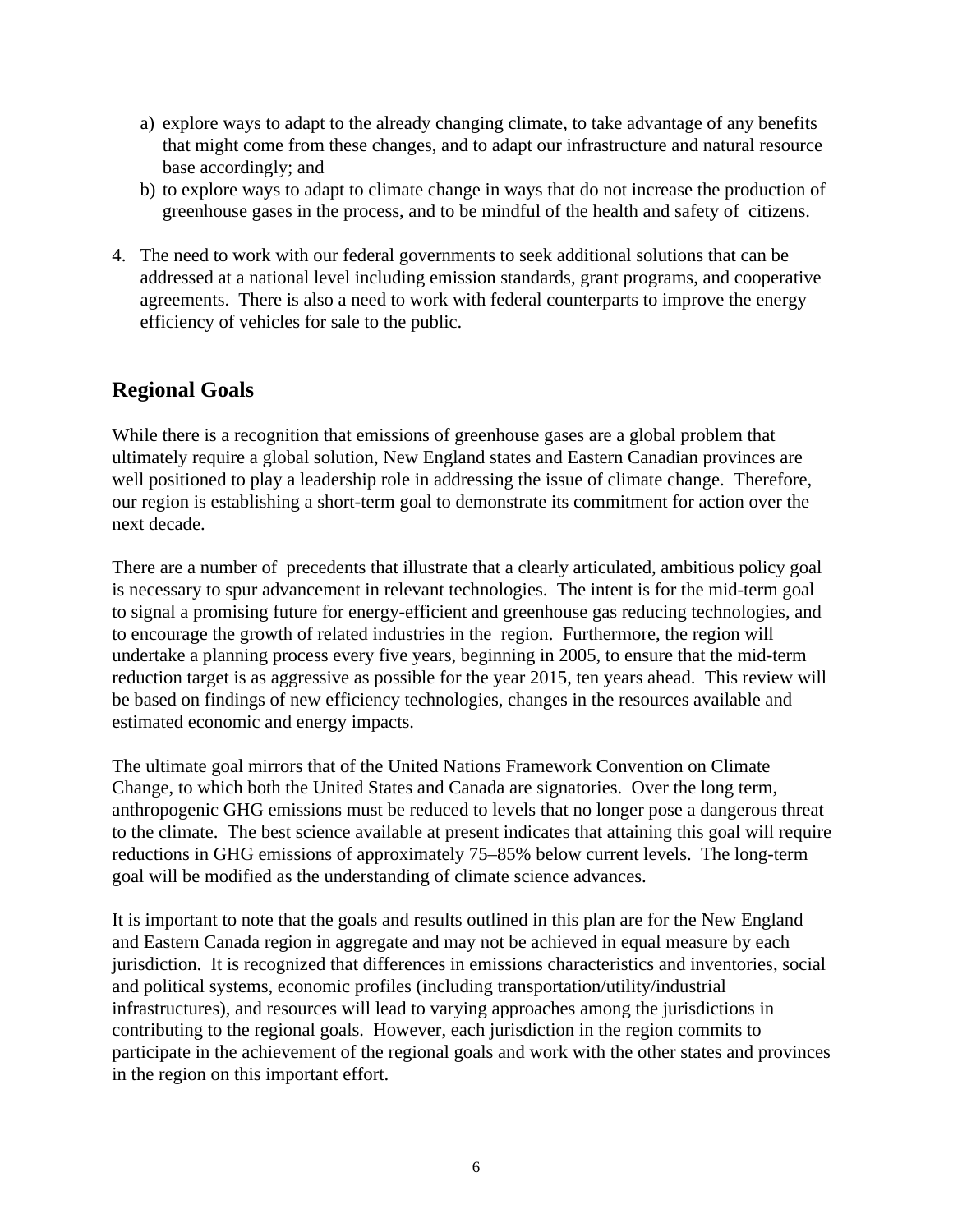| <b>Short-term Goal:</b> | Reduce regional GHG emissions to 1990 emissions by 2010.                                                                                                                                                                           |
|-------------------------|------------------------------------------------------------------------------------------------------------------------------------------------------------------------------------------------------------------------------------|
| <b>Mid-term Goal:</b>   | Reduce regional GHG emissions by at least 10% below 1990 emissions<br>by 2020, and establish an iteractive five-year process, commencing in<br>2005, to adjust the goals if necessary and set future emissions reduction<br>goals. |
| <b>Long-term Goal:</b>  | Reduce regional GHG emissions sufficiently to eliminate any dangerous<br>threat to the climate; current science suggests this will require reductions<br>of 75–85% below current levels.                                           |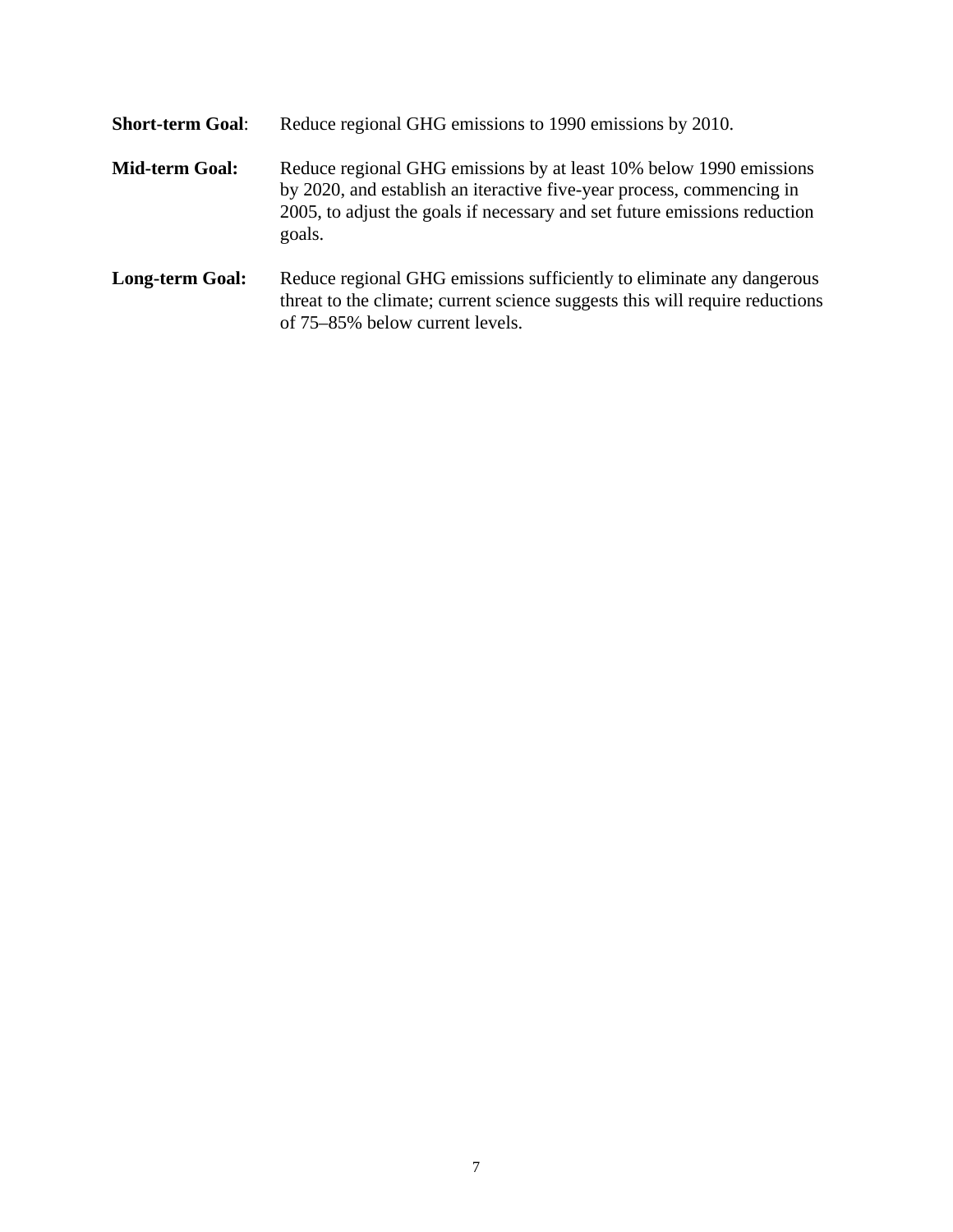## **Action Steps for the New England States and the Eastern Canadian Provinces**

### *Action Item 1: The Establishment of a Regional Standardized GHG Emissions Inventory*

#### **Basis for Action**

The process of creating jurisdictional level inventories of existing emissions will assist jurisdictions in the identification of specific measures that will reduce greenhouse gas emissions. A full understanding of the present circumstances and a complete assessment of opportunities for action, in all sectors of the economy, are essential for states and provinces to address climate change issues effectively.

#### **Goal**

Jurisdictions will establish a standardized inventory beginning with their 1990 GHG emissions levels, reported every three years.

- 1. Assign a task force to draft a work plan for the establishment of a regional inventory protocol leading to a consistent basis for the inventories.
- 2. Distribute state/provincial data sets as they are developed.
- 3. Coordinate, as appropriate, the regional actions of the Climate Change Action Plan with other programs and efforts outside the region, and with federal initiatives.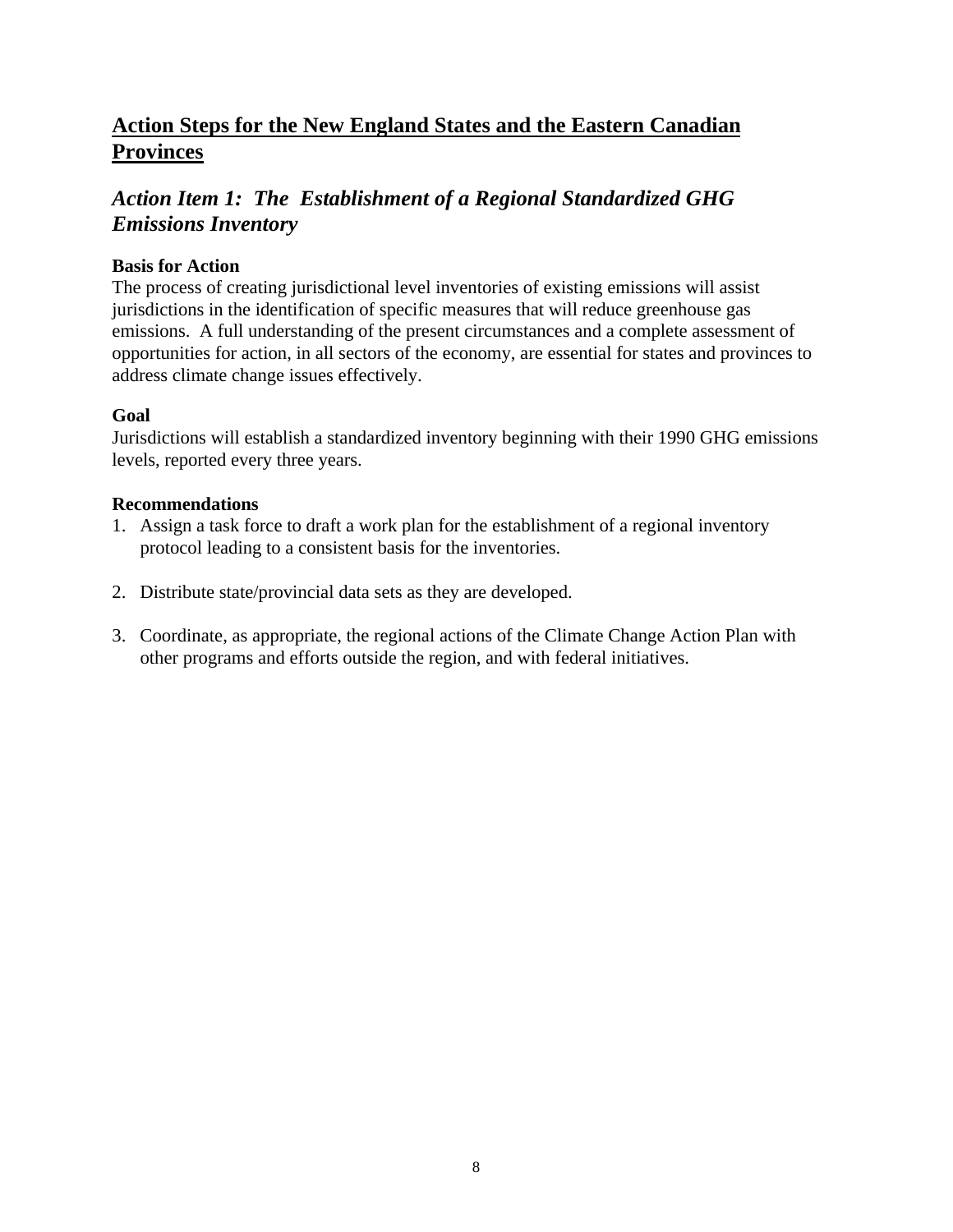## *Action Item 2: The Establishment of a Plan for Reducing GHG Emissions and Conserving Energy*

#### **Basis for Action**

To make reductions in greenhouse gases, each jurisdiction will develop its own plan, programs and policies. In this plan, each jurisdiction will choose the measures and programs that will benefit its own economy and work most smoothly for its citizens and businesses. During the separate plan development process, the Steering Committee will work to benefit all jurisdictions by transferring ideas, hosting discussions, and making technology options available, so that all parties may benefit from the experiences of others.

#### **Goal**

The creation of a plan by each jurisdiction articulating measures to achieve GHG reductions in view of the regional short and mid-term targets.

- 4. Report to the NEG/ECP annually on progress made regionally.
- 5. Recommend items for joint action and develop specific task forces to coordinate projects, as needed.
- 6. Include a forecast of future energy usage and greenhouse gas emissions in its action plan.
- 7. Review progress towards meeting GHG objectives, and produce an updated plan every three years. Overall results will be reported regionally.
- 8. Identify the benefits of action steps and programs and check for consistency among states and provinces including developing common conversion factors.
- 9. Monitor the results of the actions and policies and share information on their effectiveness.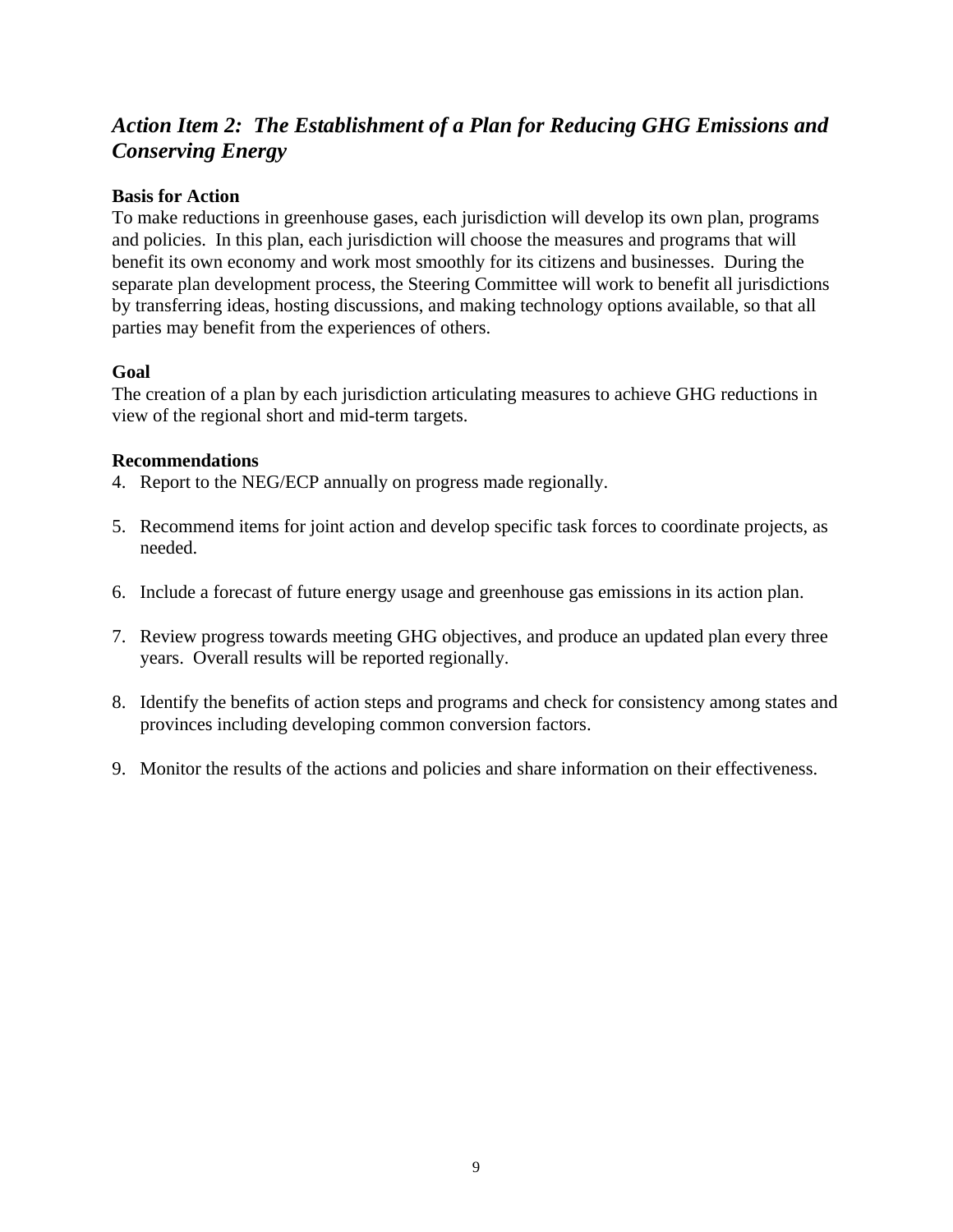## *Action Item 3: The Promotion of Public Awareness*

#### **Basis for Action**

Public awareness should be a high priority and the region will require the support and participation of its citizens to make the action plan fully effective.

#### **Goal**

By 2005, the public in the region will be aware of the problems and the impacts of climate change and what actions they can take at home and at work to reduce the release of greenhouse gases. The public should also be cognizant of adaptive measures they can undertake.

- 10. Promote a dialogue between traditional conservation organizations, land managers, natural resource-based industries, recreational industries, major energy users, non-government organizations (NGOs) and interested citizens as to the implications of climate change.
- 11. Develop coordinated education and outreach programs for schools, parks, government and all other appropriate media to communicate why this issue is important to the citizens.
- 12. Use disclosure and labeling of electrical generation fuel mixes to promote consumer awareness of greenhouse gas production from the utility sector. Under this approach, utilities would provide information on a periodic basis to all retail customers describing the fuel mix it has used to generate electricity. This disclosure statement would also include a disclosure of the electricity product delivered relative to the regional power mix in terms of carbon intensity of electrical production.
- 13. Measure the effectiveness of efforts to educate the public on the significance of the climate change issue.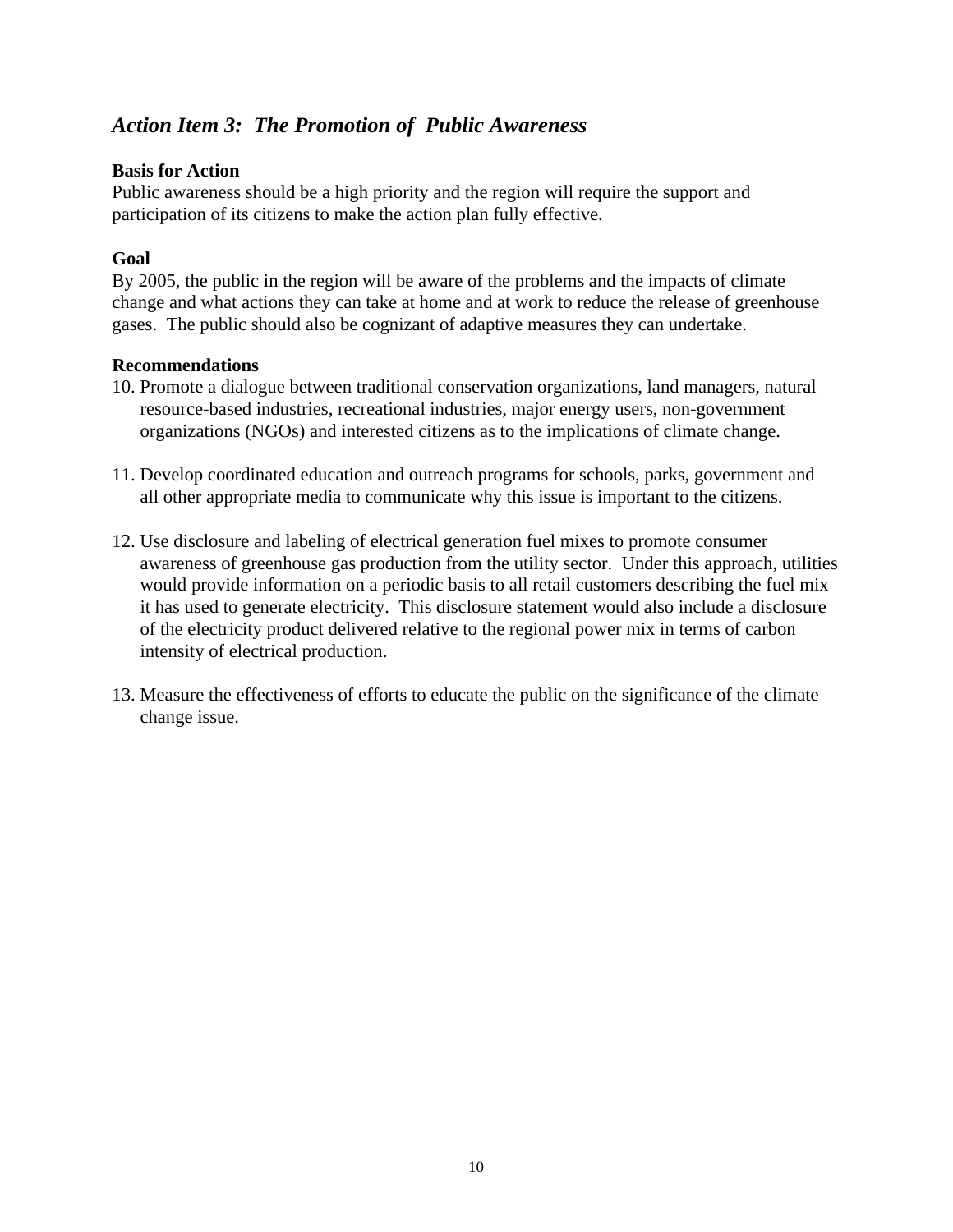## *Action Item 4: State and Provincial Governments to Lead by Example*

#### **Basis for Action**

Given the high cost of energy, citizens of New England and Eastern Canada will benefit when they use less energy or use lower carbon fuel to operate our government buildings, vehicles and end-use facilities. In addition, demonstrating energy efficiency, clean energy technologies and sustainable practices should be a fundamental task of government.

#### **Goal**

The region will reduce end-use emissions of GHGs through improved energy efficiency and lower carbon fuels within the public sector by 25% by 2012, as measured from an established baseline.

- 14. Implement, or continue to implement, a public sector energy reduction program and designate an appropriate lead agency or individual with the responsibility to implement it. The goal of this program is to reduce greenhouse gases without compromising government services or worker conditions. Authorities and quasi-public entities would be encouraged to join this program voluntarily.
- 15. Institute policies to encourage the purchase of the most fuel-efficient vehicle available for each type of use, given the availability and utility of the vehicles in the marketplace. Each jurisdiction will also support efforts by municipalities and political subdivisions in establishing similar vehicle purchase programs.
- 16. Educate government employees about the specific operational changes they can undertake to reduce greenhouse gases and reduce fuel use. Examples include promoting carpooling incentive programs and/or telecommuting policies for government employees; educating building managers on measures to improve efficiency in heating, cooling, and lighting; and providing office managers with information regarding energy-efficient office products and equipment.
- 17. Establish policies that all state and provincial expenditures related to energy conservation and efficiency, having simple payback periods of ten years or less, will be adopted whenever feasible.
- 18. Establish jurisdictional policies on sustainable building design to be applied to all state/provincial construction and renovation projects where such practices are feasible and cost-effective. Sustainable design practices include using recycled, energy-efficient, and less toxic materials; day lighting and other energy saving measures; piloting on-site renewable energy projects; and separating and recycling construction and demolition debris.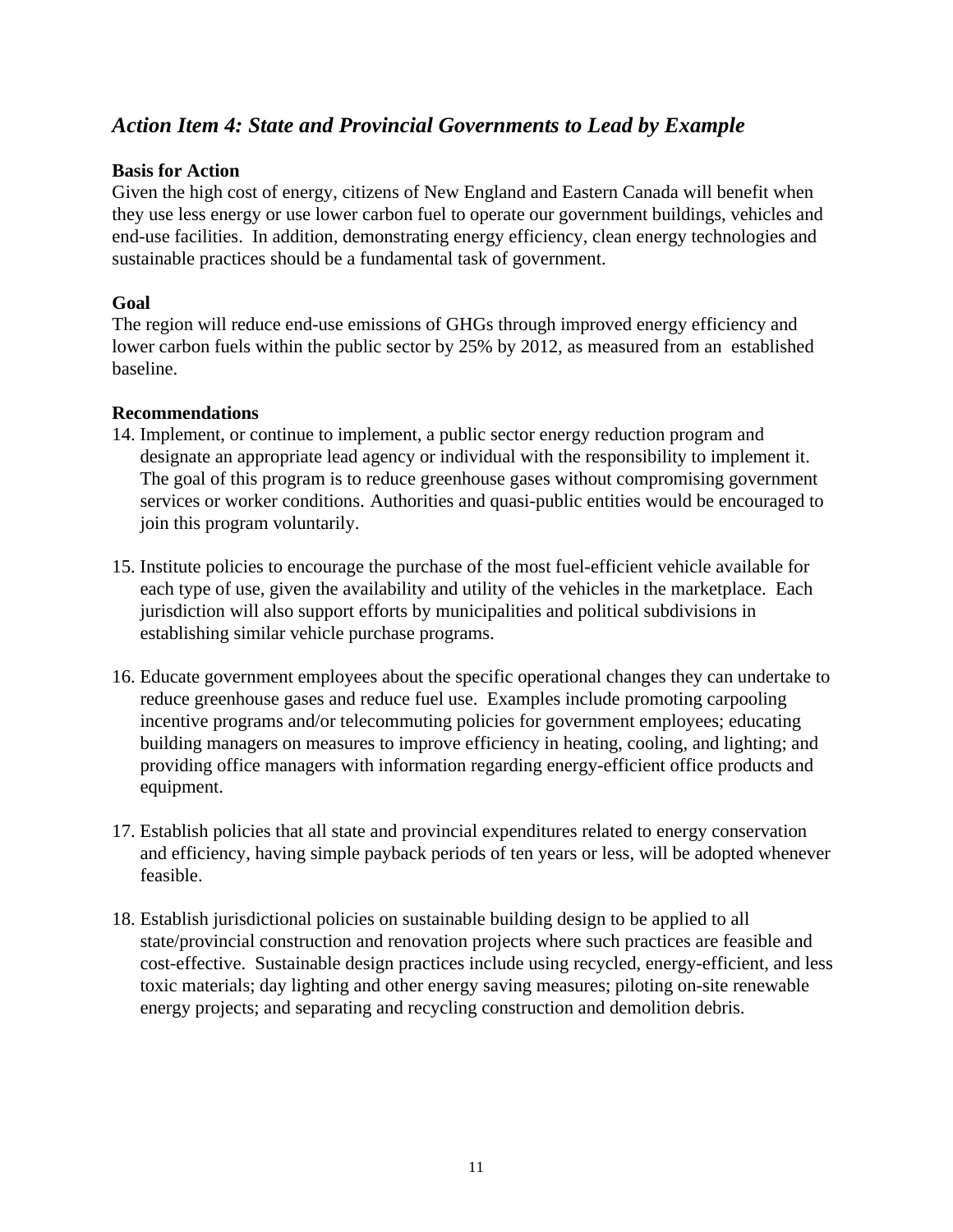- 19. Create a regional market for "Environmentally Preferable Products" (EPPs) by requiring their use at all state/provincial facilities. EPPs include materials with recycled content, those that minimize generation of toxic materials, and products otherwise designed to minimize the environmental impact from manufacture to disposal.
- 20. Create a regional clearinghouse of "best practices" for the operation and management of public facilities so jurisdictions can share and benefit from each other's experiences.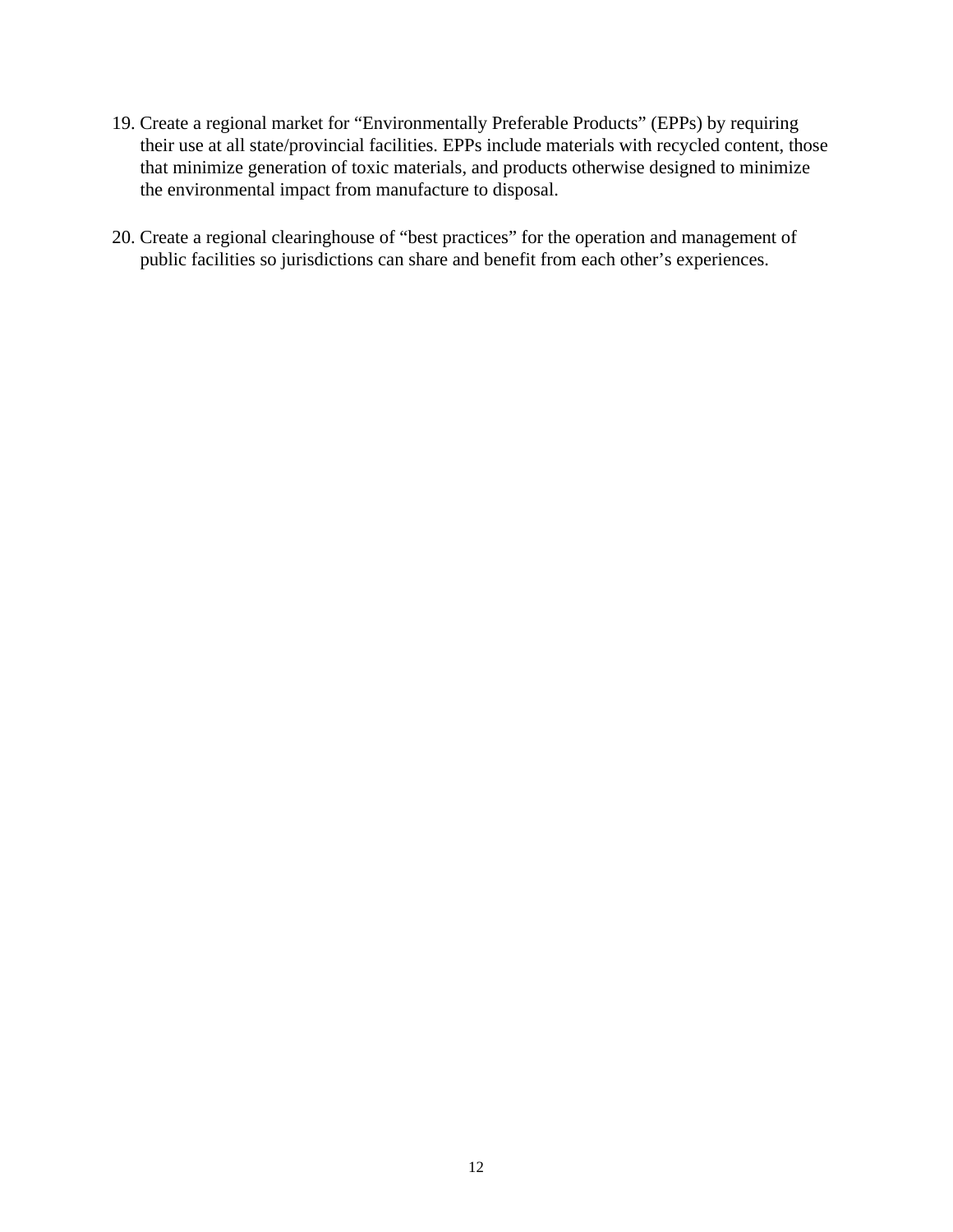## *Action Item 5: The Reduction of Greenhouse Gases from the Electricity Sector*

#### **Basis for Action**

The strength of the region's economy depends upon a reliable and a reasonably priced supply of electricity. Increasing the use of renewable sources of energy in electricity production is an important means of improving fuel diversity, and thus the overall reliability of electrical supply. By enhancing regional commitments to energy conservation, states and provinces can slow the increase in electrical demand while maintaining economic growth. The regional commitment to renewable energy and energy efficiency technologies will encourage the development of new industries and the creation of new jobs in the region. In view of these benefits, the following goal has been established:

#### **Goal**

By 2025, reduce the amount of  $CO<sub>2</sub>$  emitted per megawatt hour of electricity use within the region by 20% of current emissions. It is important to note that Action Items 5 and 6 are interrelated and complementary and the goal is to lower the overall carbon intensity of electricity production.

#### **Recommendation**

21. Achieve the above-noted goal through a combination of new renewable energy sources including solar, wind and bioenergy among others, by using lower carbon fuels, increasing the efficiency of the electricity generation and transmission system and the use of new, efficient distributed generation.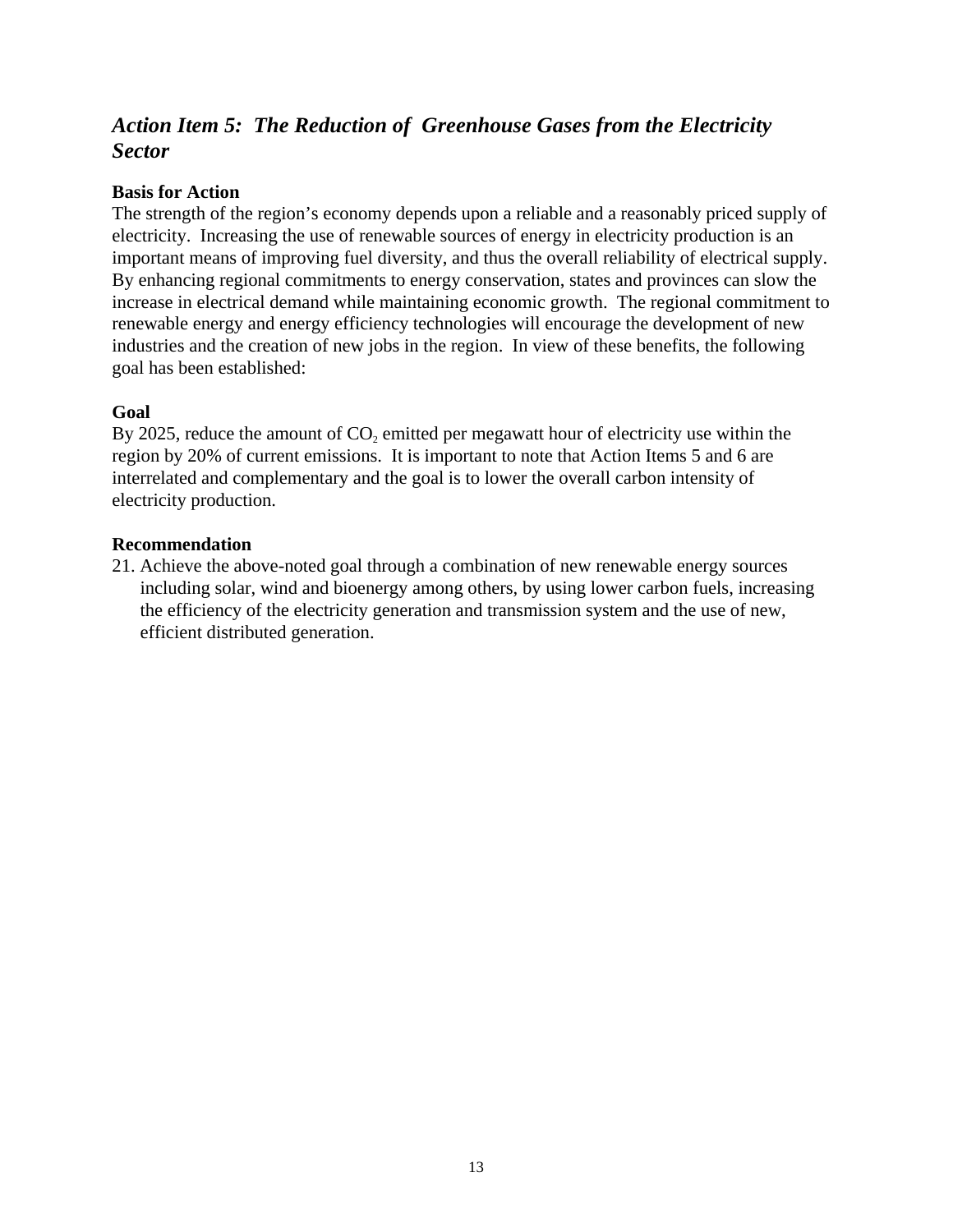## *Action Item 6: The Reduction of the Total Energy Demand Through Conservation*

#### **Basis for Action**

The rationale for integrating energy efficiency activities into this plan is to capture the benefits, both economic and environmental that include:

- $\triangleright$  a reduction of emissions of greenhouse gases as well as of other environmental pollutants;
- $\triangleright$  a direct electricity cost savings for consumers;
- $\triangleright$  an increased system reliability for all consumers by reducing energy use during peak demand periods;
- $\triangleright$  a reduction in the need for additional transmission lines, distribution wires and transformers, avoiding costs for all consumers;
- $\triangleright$  a reduction in operating and maintenance costs and increased productivity for businesses;
- $\triangleright$  an increase in incentives to grow our regional energy efficiency industries;
- $\triangleright$  a reduction of emissions from the need to mine and transport fossil fuels.

#### **Goal**

By 2025, increase the amount of energy saved through conservation programs (as measured in tons of greenhouse gas emissions) within the region by 20% using programs designed to encourage residential, commercial , industrial and institutional energy conservation.

#### **Recommendation**

22. Reduce the overall regional demand for electricity by increasing the participation of firms and households in programs to encourage energy conservation through reductions in energy use from the industrial sector, where feasible. Actions recommended include: greater participation in the U.S. EnergyStar program and the Canadian Energy Guide Program; participation in programs to promote green building design and energy efficient building codes; and demand side management (DSM) programs to promote energy savings in homes and businesses. This measure will also benefit from actions elsewhere in the plan to enhance public understanding of the need for, and benefits of, energy conservation and renewable energy use.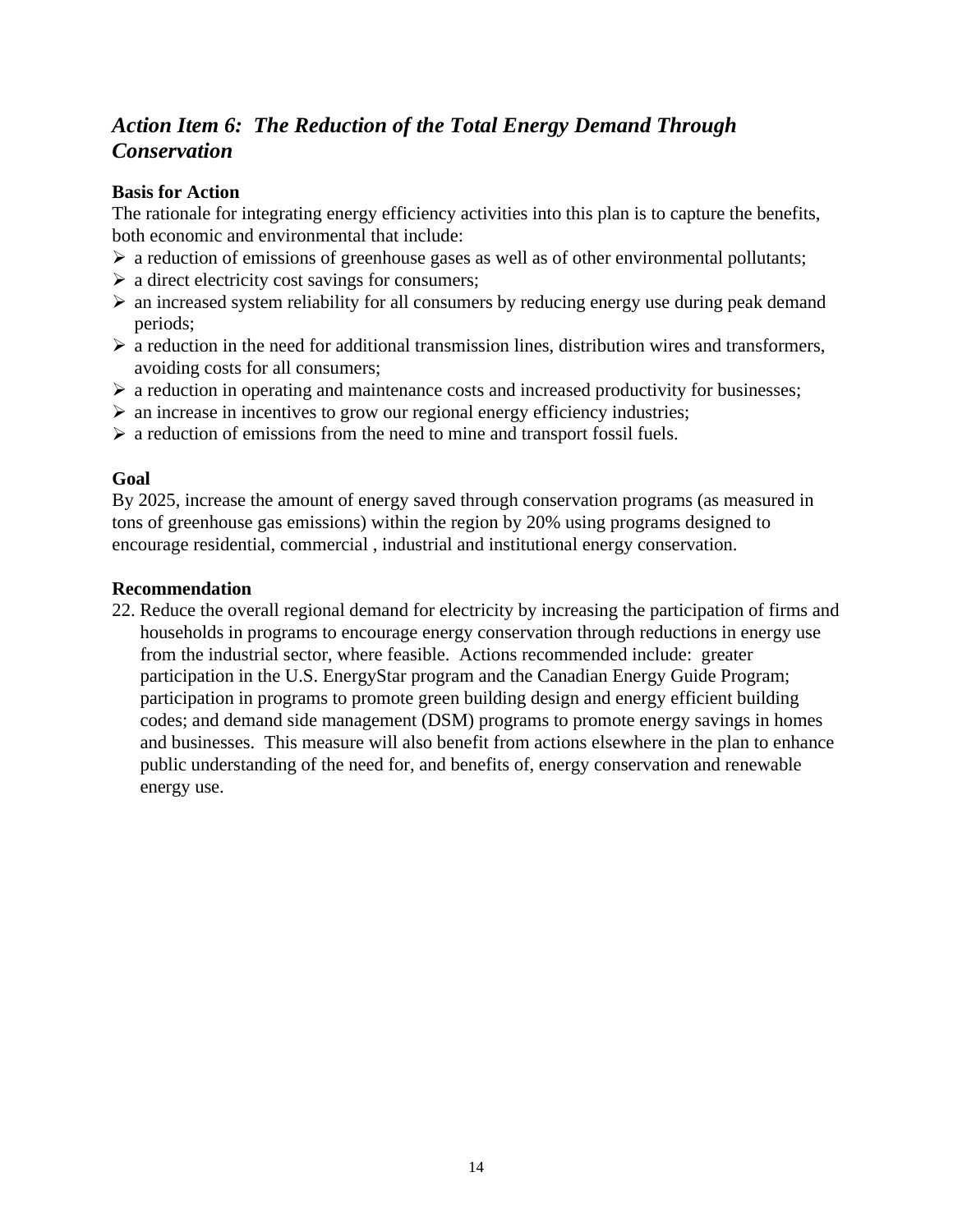## *Action Item 7: The Reduction and/or Adaptation of Negative Social, Economic and Environmental Impacts of Climate Change*

#### **Basis for Action**

Adaptation in the northeast means understanding regional climate changes and their impacts on our man-made infrastructure and our natural resources, including surface and ground water, forests and natural wildlife. An increase in temperature will lead to: a degradation in air quality and increase urban smog (with its associated human health impacts); public health risks; insect reproduction and the population of disease-bearing pests such as mosquitoes; the magnitude and frequency of extreme climatic phenomena, as well as changes the water cycle and availability of water. Adaptation also concerns economic activities, such as building and infrastructure planning, coastal land use planning, farming, forestry management, fisheries, transportation, energy services and tourism. Current infrastructure will be subject to periodic reassessment, in response to the impacts of climate changes that will inevitably occur, based on the extended residence time of gases already released into the atmosphere. The New England and Eastern Canadian region is rich in natural resources and many of the economic sectors rely on the health of these resources.

Climate change affects human lifestyles as well. Part of the adaptation work will include measuring impacts on societal and individual activities. There is a need to find ways to minimize the negative social and economic consequences of climate change. This implies examining a spectrum of activities in the context of climate change—for example, which economic activities will expand and which will contract—and developing policies to effectively address these changes.

#### **Goal**

To broaden the understanding of forecast climate impacts and to plan the adaptation to these changes, where possible. In addition, the intent is to seek climate adaptation options that do not increase greenhouse gas emissions further.

#### **Recommendations**

23. Seek to enhance the understanding of the impacts of climate change by establishing a regional climate change monitoring network and cooperating with scientific and academic research centers. These efforts could include documenting impacts, exchanging information and research, developing modeling capacities, identifying areas most susceptible to catastrophic events and proposing adaptation and mitigation strategies. Perhaps most importantly, there is a need to begin the process of adapting to the inevitable changes in climate that have already been set in motion. In addition, states and provinces will seek to work with all sectors that rely directly on natural resources to adapt production and exploitation processes, where possible.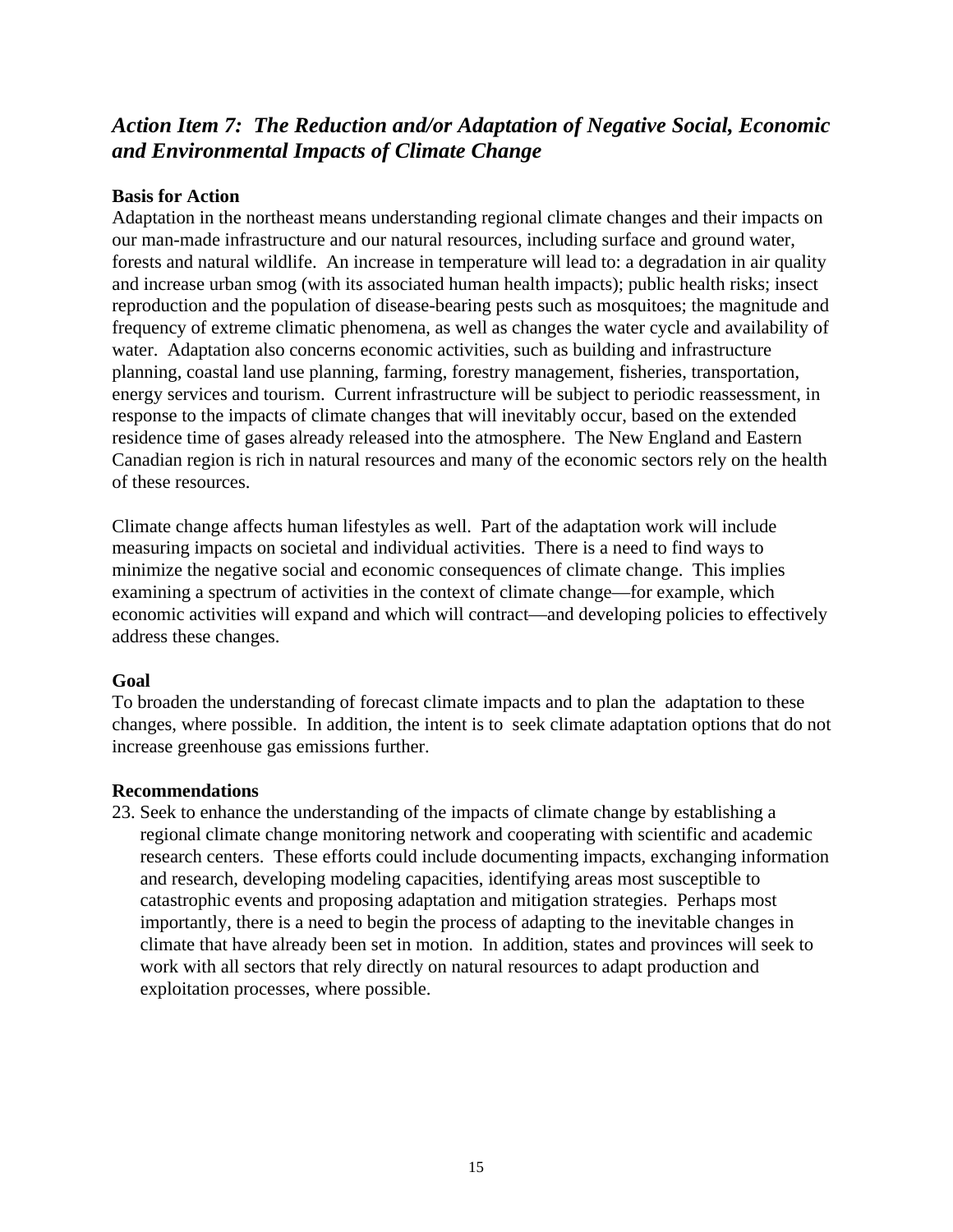- 24. Work on a cooperative scientific basis with groups like the Canadian Impacts and Adaptation Information Network (CAIRNS) in Nova Scotia and Quebec, and U.S. Global Change Research Program's New England Regional Assessment Team, to provide jurisdictions with useful policy-relevant information on a regular basis. Activities could include:
	- a) monitoring the living organisms and sensitive habitats for signs of stress or change related to temperature and humidity changes;
	- b) assessing the vulnerability of marketed plant and animal species and the market potential of less vulnerable or new species;
	- c) increasing the density of climatological stations to gain a better information on regional and local temperature and climatic activity, and to better understand impacts on natural resources such as forests, public health, water bodies and wildlife;
	- d) expanding the use of land conservation techniques such as conservation restrictions to protect green spaces, forest resources and soil carbon;
	- e) creating an on-going information exchange on the potential impacts of climate change and feasible, sustainable adaptation measures for the natural resource industry base;
	- f) mapping and information exchange on the coastal zone for the purposes of adaptation;
	- g) encouraging cooperative working relationships among the emergency management agencies to ensure a coordinated approach for likely climate change impacts as a part of their emergency planning;
	- h) enhancing the monitoring of forest fires and forest pestilence;
	- i) developing new agricultural methods and evaluating the potential of new products;
	- j) evaluating new tourism products and strategies;
	- k) increasing native tree planting programs in each state/province, improving maintenance of existing trees, and monitoring the carbon uptake and release of planting programs over time to establish a better understanding of the long-term carbon benefits of such programs;
	- l) improving development practices to limit the destruction of existing trees and encourage/require the planting of native replacement trees when changing the nature of land use. Adding trees, where feasible, to urban areas to reduce heat island effect, thereby reducing the need for nearby building air conditioning;
	- m) expanding and/or establishing farm preservation protection program in each state and province. To further create economic benefits for farms, states and provinces will look to: i) integrating wind power into farms to supplement farm incomes where feasible; ii) promoting better farm practices for climate protection, including the use of methane recapture and pesticide reductions where feasible, and the integration of soil carbon retention; and iii) making efforts to enhance the amount of locally-grown food (to preserve farm lands and to reduce transportation related  $CO<sub>2</sub>$  emissions);
	- n) establishing a working group of academic, governmental and non-government staff, natural resource managers, and climate change professionals to ensure cross fertilization across natural resource and climate change issues. This effort is intended to lead to a comprehensive evaluation of the impacts to natural resources and the mitigation opportunities among state and provincial natural resource employees.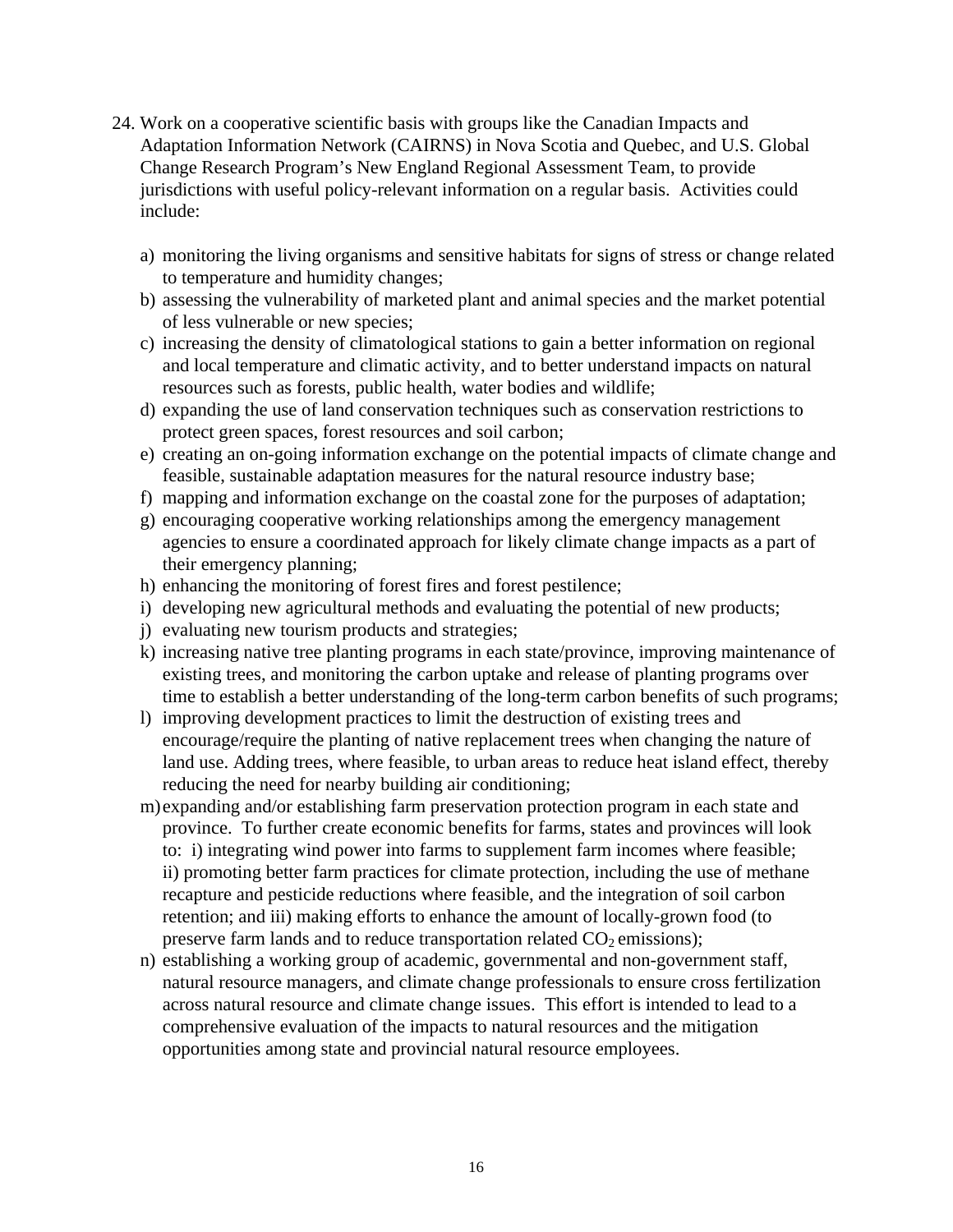## *Action Item 8: A Decrease in the Transportation Sector's Growth in GHG Emissions*

#### **Basis for Action**

Slowing the growth of emissions in the transportation sector presents one of the most significant challenges to overall climate change mitigation efforts. In New England and Eastern Canada, transportation is the single largest source of primary energy consumption and of greenhouse gases. Fortunately, the development of new technologies in this area has been fruitful. These new, efficient technologies offer citizens options for reducing their fuel costs while reducing greenhouse emissions. Many additional options for reducing greenhouse gas emissions from the transportation sector simultaneously address the problems of traffic congestion and urban air quality.

#### **Goal**

To slow the growth rate of transportation emissions in the near future, to better understand the impacts of transportation programs and projects on overall emissions, and to seek ways to reduce these emissions. Work with federal officials to improve the energy efficiency of vehicles for sale to the public.

- 25. Promote the shift to higher efficiency vehicles, lower carbon fuels and advanced technologies through the use of incentives and education.
- 26. Disclose GHG emission impacts from new publicly-funded passenger and freight transportation projects and alternatives.
- 27. Promote compact development and transit/pedestrian development and other "smart growth" measures to encourage local communities to consider the energy impacts of development and infrastructure construction.
- 28. Undertake programs designed to manage and reduce transportation demand in communities.
- 29. Enhance mass transit infrastructure, intermodal connections, optimizing existing services and, where feasible, boosting ridership.
- 30. Encourage shifts to lower-carbon fuels and advanced vehicle technologies for all transit services.
- 31. Examine opportunities in freight transportation that would improve the energy efficiency of the movement of goods across the regions.
- 32. Support the development of inter-connected regional, state, provincial, and local greenway and bicycle/pedestrian pathway systems to promote non-fossil transportation alternatives.